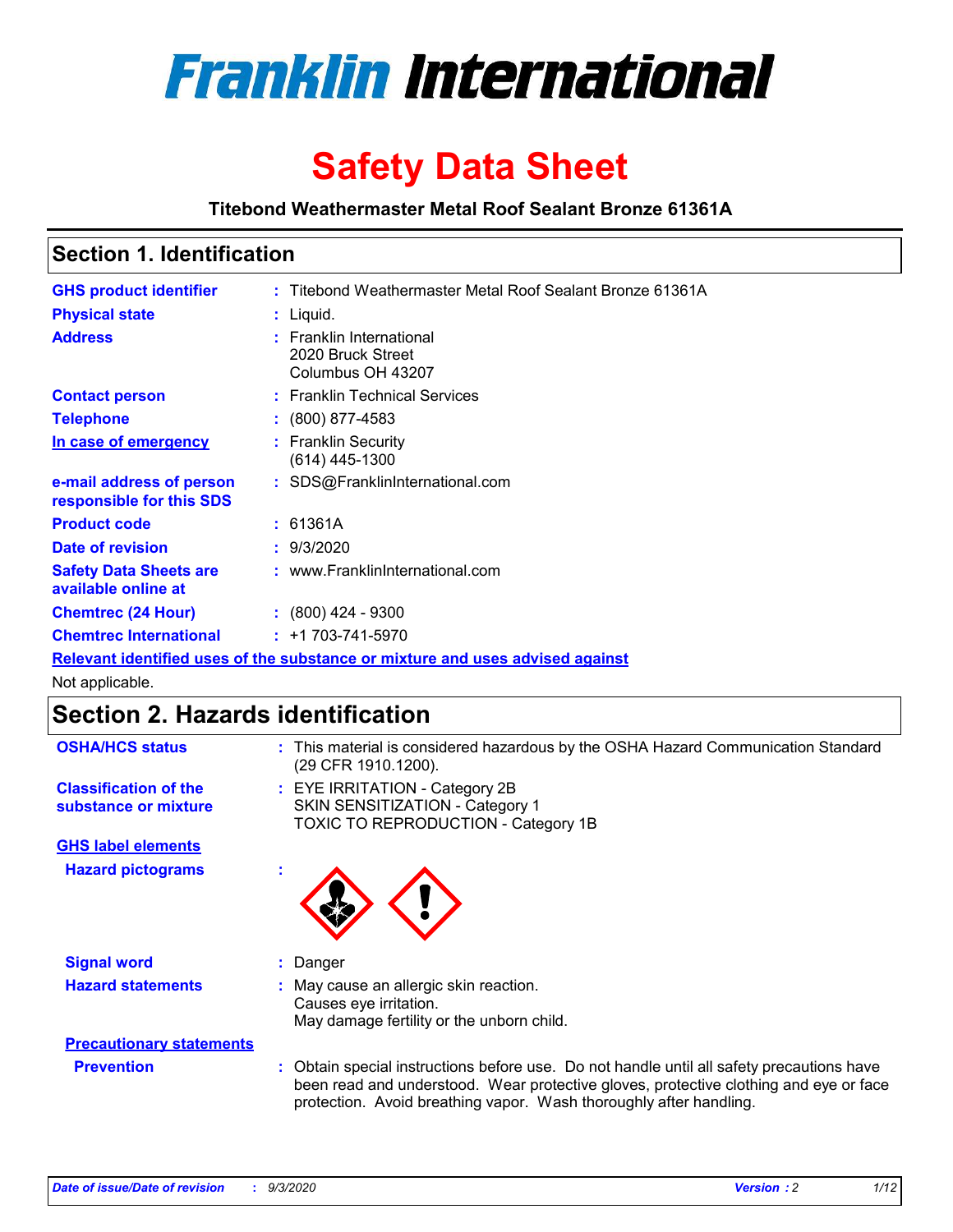### **Section 2. Hazards identification**

| <b>Response</b>                            | : IF exposed or concerned: Get medical advice or attention. Wash contaminated clothing<br>before reuse. IF ON SKIN: Wash with plenty of water. IF IN EYES: Rinse cautiously<br>with water for several minutes. Remove contact lenses, if present and easy to do.<br>Continue rinsing. If eye irritation persists: Get medical advice or attention. |
|--------------------------------------------|----------------------------------------------------------------------------------------------------------------------------------------------------------------------------------------------------------------------------------------------------------------------------------------------------------------------------------------------------|
| <b>Storage</b>                             | : Store locked up.                                                                                                                                                                                                                                                                                                                                 |
| <b>Disposal</b>                            | : Dispose of contents and container in accordance with all local, regional, national and<br>international regulations.                                                                                                                                                                                                                             |
| <b>Hazards not otherwise</b><br>classified | : Product generates methanol during cure.                                                                                                                                                                                                                                                                                                          |

# **Section 3. Composition/information on ingredients**

| <b>Substance/mixture</b> | Mixture |
|--------------------------|---------|
|                          |         |

| <b>Ingredient name</b>       | $\frac{9}{6}$ | <b>CAS number</b> |
|------------------------------|---------------|-------------------|
| 3-aminopropyltriethoxysilane | ≤3            | 919-30-2          |
| Dibutyltin dilaurate         | ∣≤0.3         | 77-58-7           |

Any concentration shown as a range is to protect confidentiality or is due to batch variation.

**There are no additional ingredients present which, within the current knowledge of the supplier and in the concentrations applicable, are classified as hazardous to health or the environment and hence require reporting in this section.**

**Occupational exposure limits, if available, are listed in Section 8.**

### **Section 4. First aid measures**

| <b>Description of necessary first aid measures</b> |                                                                                                                                                                                                                                                                                                                                                                                                                                                                                                                                                                                                                                                                                                                                                                           |
|----------------------------------------------------|---------------------------------------------------------------------------------------------------------------------------------------------------------------------------------------------------------------------------------------------------------------------------------------------------------------------------------------------------------------------------------------------------------------------------------------------------------------------------------------------------------------------------------------------------------------------------------------------------------------------------------------------------------------------------------------------------------------------------------------------------------------------------|
| <b>Eye contact</b>                                 | : Immediately flush eyes with plenty of water, occasionally lifting the upper and lower<br>eyelids. Check for and remove any contact lenses. Continue to rinse for at least 10<br>minutes. If irritation persists, get medical attention.                                                                                                                                                                                                                                                                                                                                                                                                                                                                                                                                 |
| <b>Inhalation</b>                                  | : Remove victim to fresh air and keep at rest in a position comfortable for breathing. If<br>not breathing, if breathing is irregular or if respiratory arrest occurs, provide artificial<br>respiration or oxygen by trained personnel. It may be dangerous to the person providing<br>aid to give mouth-to-mouth resuscitation. Get medical attention. If unconscious, place<br>in recovery position and get medical attention immediately. Maintain an open airway.<br>Loosen tight clothing such as a collar, tie, belt or waistband. In case of inhalation of<br>decomposition products in a fire, symptoms may be delayed. The exposed person may<br>need to be kept under medical surveillance for 48 hours.                                                       |
| <b>Skin contact</b>                                | : Wash with plenty of soap and water. Remove contaminated clothing and shoes. Wash<br>contaminated clothing thoroughly with water before removing it, or wear gloves.<br>Continue to rinse for at least 10 minutes. Get medical attention. In the event of any<br>complaints or symptoms, avoid further exposure. Wash clothing before reuse. Clean<br>shoes thoroughly before reuse.                                                                                                                                                                                                                                                                                                                                                                                     |
| <b>Ingestion</b>                                   | : Wash out mouth with water. Remove dentures if any. Remove victim to fresh air and<br>keep at rest in a position comfortable for breathing. If material has been swallowed and<br>the exposed person is conscious, give small quantities of water to drink. Stop if the<br>exposed person feels sick as vomiting may be dangerous. Do not induce vomiting<br>unless directed to do so by medical personnel. If vomiting occurs, the head should be<br>kept low so that vomit does not enter the lungs. Get medical attention. Never give<br>anything by mouth to an unconscious person. If unconscious, place in recovery position<br>and get medical attention immediately. Maintain an open airway. Loosen tight clothing<br>such as a collar, tie, belt or waistband. |
| Most important symptoms/effects, acute and delayed |                                                                                                                                                                                                                                                                                                                                                                                                                                                                                                                                                                                                                                                                                                                                                                           |
| <b>Potential acute health effects</b>              |                                                                                                                                                                                                                                                                                                                                                                                                                                                                                                                                                                                                                                                                                                                                                                           |
| <b>Eye contact</b>                                 | : May cause eye irritation.                                                                                                                                                                                                                                                                                                                                                                                                                                                                                                                                                                                                                                                                                                                                               |
| <b>Inhalation</b>                                  | : No known significant effects or critical hazards.                                                                                                                                                                                                                                                                                                                                                                                                                                                                                                                                                                                                                                                                                                                       |
|                                                    |                                                                                                                                                                                                                                                                                                                                                                                                                                                                                                                                                                                                                                                                                                                                                                           |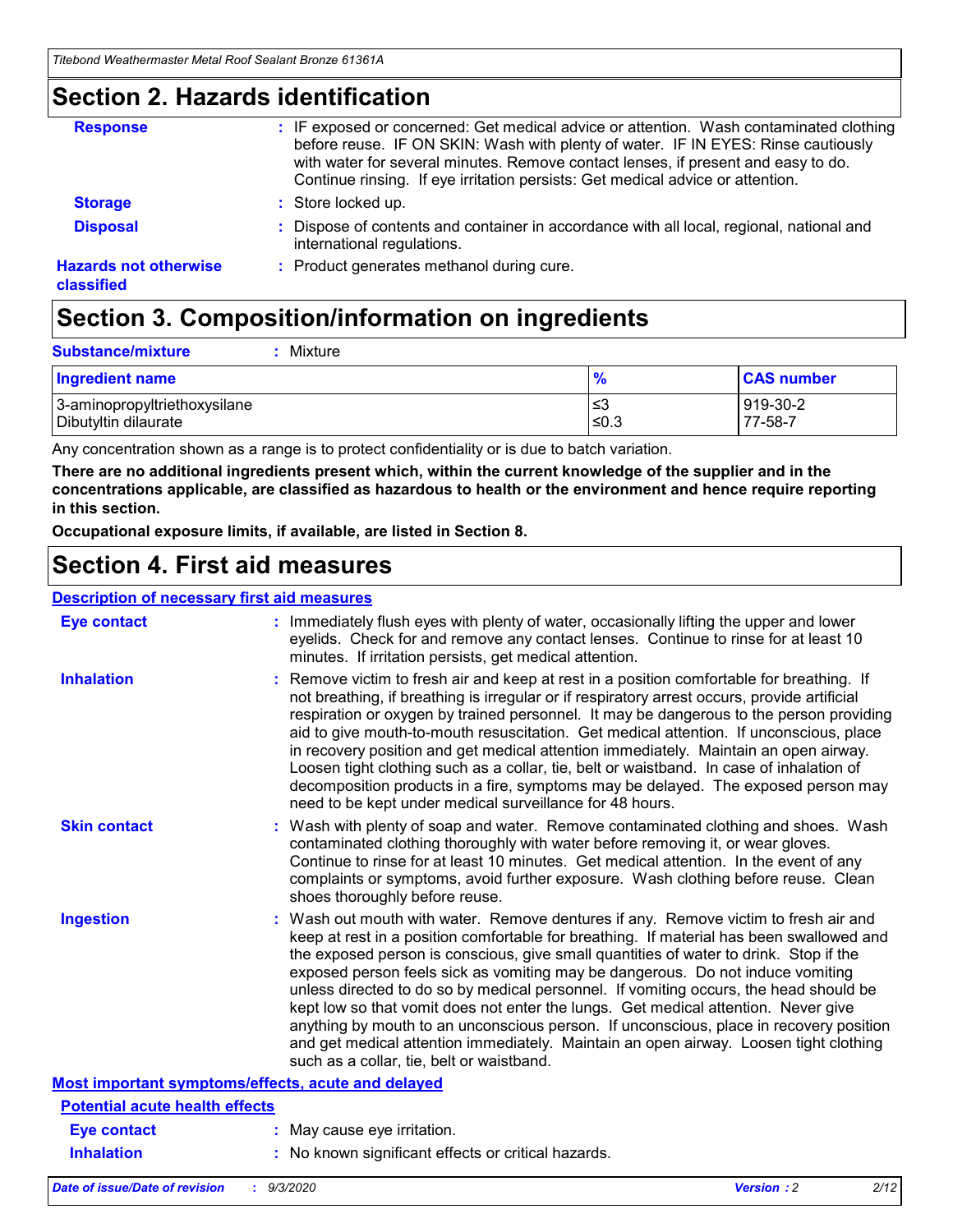| Titepong weathermaster Metal Roof Sealant Bronze 61361A |                                                                                                                                                                                                                                                                                                                                                                                                                 |
|---------------------------------------------------------|-----------------------------------------------------------------------------------------------------------------------------------------------------------------------------------------------------------------------------------------------------------------------------------------------------------------------------------------------------------------------------------------------------------------|
| Section 4. First aid measures                           |                                                                                                                                                                                                                                                                                                                                                                                                                 |
| <b>Skin contact</b>                                     | : May cause skin irritation.                                                                                                                                                                                                                                                                                                                                                                                    |
| <b>Ingestion</b>                                        | : No known significant effects or critical hazards.                                                                                                                                                                                                                                                                                                                                                             |
| Over-exposure signs/symptoms                            |                                                                                                                                                                                                                                                                                                                                                                                                                 |
| <b>Eye contact</b>                                      | : Adverse symptoms may include the following:<br>irritation<br>watering<br>redness                                                                                                                                                                                                                                                                                                                              |
| <b>Inhalation</b>                                       | : Adverse symptoms may include the following:<br>reduced fetal weight<br>increase in fetal deaths<br>skeletal malformations                                                                                                                                                                                                                                                                                     |
| <b>Skin contact</b>                                     | : Adverse symptoms may include the following:<br>irritation<br>redness<br>reduced fetal weight<br>increase in fetal deaths<br>skeletal malformations                                                                                                                                                                                                                                                            |
| <b>Ingestion</b>                                        | : Adverse symptoms may include the following:<br>reduced fetal weight<br>increase in fetal deaths<br>skeletal malformations                                                                                                                                                                                                                                                                                     |
|                                                         | Indication of immediate medical attention and special treatment needed, if necessary                                                                                                                                                                                                                                                                                                                            |
| <b>Notes to physician</b>                               | : In case of inhalation of decomposition products in a fire, symptoms may be delayed.<br>The exposed person may need to be kept under medical surveillance for 48 hours.                                                                                                                                                                                                                                        |
| <b>Specific treatments</b>                              | : No specific treatment.                                                                                                                                                                                                                                                                                                                                                                                        |
| <b>Protection of first-aiders</b>                       | : No action shall be taken involving any personal risk or without suitable training. If it is<br>suspected that fumes are still present, the rescuer should wear an appropriate mask or<br>self-contained breathing apparatus. It may be dangerous to the person providing aid to<br>give mouth-to-mouth resuscitation. Wash contaminated clothing thoroughly with water<br>before removing it, or wear gloves. |
| See toxicological information (Section 11)              |                                                                                                                                                                                                                                                                                                                                                                                                                 |

# **Section 5. Fire-fighting measures**

| <b>Extinguishing media</b>                               |                                                                                                                                                                                                     |
|----------------------------------------------------------|-----------------------------------------------------------------------------------------------------------------------------------------------------------------------------------------------------|
| <b>Suitable extinguishing</b><br>media                   | : Use an extinguishing agent suitable for the surrounding fire.                                                                                                                                     |
| <b>Unsuitable extinguishing</b><br>media                 | : None known.                                                                                                                                                                                       |
| <b>Specific hazards arising</b><br>from the chemical     | : In a fire or if heated, a pressure increase will occur and the container may burst.                                                                                                               |
| <b>Hazardous thermal</b><br>decomposition products       | : Decomposition products may include the following materials:<br>carbon dioxide<br>carbon monoxide<br>nitrogen oxides<br>metal oxide/oxides                                                         |
| <b>Special protective actions</b><br>for fire-fighters   | : Promptly isolate the scene by removing all persons from the vicinity of the incident if<br>there is a fire. No action shall be taken involving any personal risk or without suitable<br>training. |
| <b>Special protective</b><br>equipment for fire-fighters | Fire-fighters should wear appropriate protective equipment and self-contained breathing<br>apparatus (SCBA) with a full face-piece operated in positive pressure mode.                              |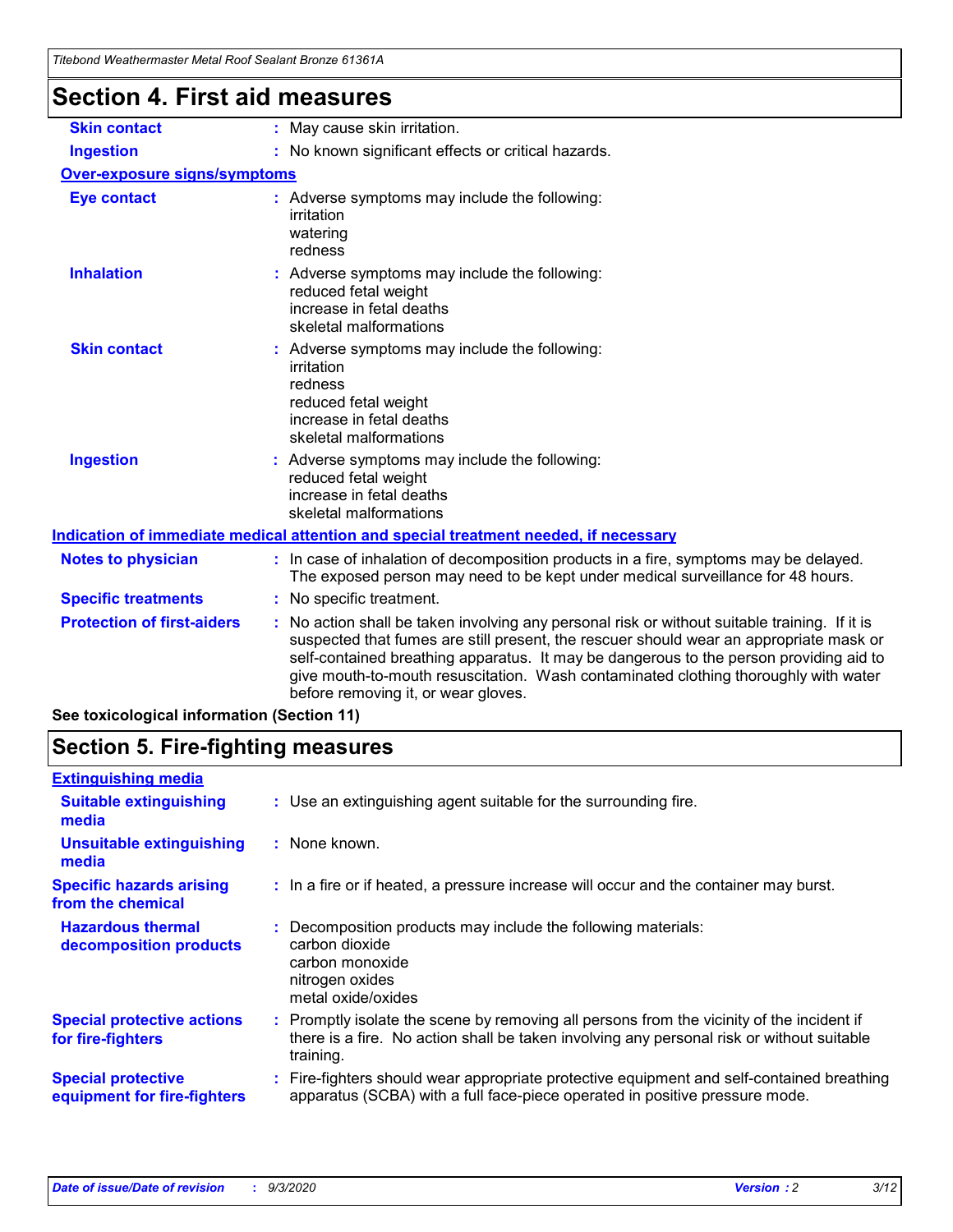### **Section 6. Accidental release measures**

|                                                              | <b>Personal precautions, protective equipment and emergency procedures</b>                                                                                                                                                                                                                                                                                                                                                                                                                                                                                                                                                                                                                                   |  |  |  |  |  |
|--------------------------------------------------------------|--------------------------------------------------------------------------------------------------------------------------------------------------------------------------------------------------------------------------------------------------------------------------------------------------------------------------------------------------------------------------------------------------------------------------------------------------------------------------------------------------------------------------------------------------------------------------------------------------------------------------------------------------------------------------------------------------------------|--|--|--|--|--|
| For non-emergency<br>personnel                               | : No action shall be taken involving any personal risk or without suitable training.<br>Evacuate surrounding areas. Keep unnecessary and unprotected personnel from<br>entering. Do not touch or walk through spilled material. Avoid breathing vapor or mist.<br>Provide adequate ventilation. Wear appropriate respirator when ventilation is<br>inadequate. Put on appropriate personal protective equipment.                                                                                                                                                                                                                                                                                             |  |  |  |  |  |
| For emergency responders                                     | : If specialized clothing is required to deal with the spillage, take note of any information in<br>Section 8 on suitable and unsuitable materials. See also the information in "For non-<br>emergency personnel".                                                                                                                                                                                                                                                                                                                                                                                                                                                                                           |  |  |  |  |  |
| <b>Environmental precautions</b>                             | : Avoid dispersal of spilled material and runoff and contact with soil, waterways, drains<br>and sewers. Inform the relevant authorities if the product has caused environmental<br>pollution (sewers, waterways, soil or air).                                                                                                                                                                                                                                                                                                                                                                                                                                                                              |  |  |  |  |  |
| <b>Methods and materials for containment and cleaning up</b> |                                                                                                                                                                                                                                                                                                                                                                                                                                                                                                                                                                                                                                                                                                              |  |  |  |  |  |
| <b>Small spill</b>                                           | : Stop leak if without risk. Move containers from spill area. Dilute with water and mop up<br>if water-soluble. Alternatively, or if water-insoluble, absorb with an inert dry material and<br>place in an appropriate waste disposal container. Dispose of via a licensed waste<br>disposal contractor.                                                                                                                                                                                                                                                                                                                                                                                                     |  |  |  |  |  |
| <b>Large spill</b>                                           | : Stop leak if without risk. Move containers from spill area. Approach release from<br>upwind. Prevent entry into sewers, water courses, basements or confined areas. Wash<br>spillages into an effluent treatment plant or proceed as follows. Contain and collect<br>spillage with non-combustible, absorbent material e.g. sand, earth, vermiculite or<br>diatomaceous earth and place in container for disposal according to local regulations<br>(see Section 13). Dispose of via a licensed waste disposal contractor. Contaminated<br>absorbent material may pose the same hazard as the spilled product. Note: see<br>Section 1 for emergency contact information and Section 13 for waste disposal. |  |  |  |  |  |

### **Section 7. Handling and storage**

#### **Precautions for safe handling**

| <b>Protective measures</b>                                                       | : Put on appropriate personal protective equipment (see Section 8). Persons with a<br>history of skin sensitization problems should not be employed in any process in which<br>this product is used. Avoid exposure - obtain special instructions before use. Avoid<br>exposure during pregnancy. Do not handle until all safety precautions have been read<br>and understood. Do not get in eyes or on skin or clothing. Do not ingest. Avoid<br>breathing vapor or mist. If during normal use the material presents a respiratory hazard,<br>use only with adequate ventilation or wear appropriate respirator. Keep in the original<br>container or an approved alternative made from a compatible material, kept tightly<br>closed when not in use. Empty containers retain product residue and can be hazardous.<br>Do not reuse container. |  |
|----------------------------------------------------------------------------------|--------------------------------------------------------------------------------------------------------------------------------------------------------------------------------------------------------------------------------------------------------------------------------------------------------------------------------------------------------------------------------------------------------------------------------------------------------------------------------------------------------------------------------------------------------------------------------------------------------------------------------------------------------------------------------------------------------------------------------------------------------------------------------------------------------------------------------------------------|--|
| <b>Advice on general</b><br>occupational hygiene                                 | : Eating, drinking and smoking should be prohibited in areas where this material is<br>handled, stored and processed. Workers should wash hands and face before eating,<br>drinking and smoking. Remove contaminated clothing and protective equipment before<br>entering eating areas. See also Section 8 for additional information on hygiene<br>measures.                                                                                                                                                                                                                                                                                                                                                                                                                                                                                    |  |
| <b>Conditions for safe storage,</b><br>including any<br><i>incompatibilities</i> | Store between the following temperatures: 0 to 120°C (32 to 248°F). Store in<br>accordance with local regulations. Store in original container protected from direct<br>sunlight in a dry, cool and well-ventilated area, away from incompatible materials (see<br>Section 10) and food and drink. Store locked up. Keep container tightly closed and<br>sealed until ready for use. Containers that have been opened must be carefully<br>resealed and kept upright to prevent leakage. Do not store in unlabeled containers.<br>Use appropriate containment to avoid environmental contamination. See Section 10 for<br>incompatible materials before handling or use.                                                                                                                                                                         |  |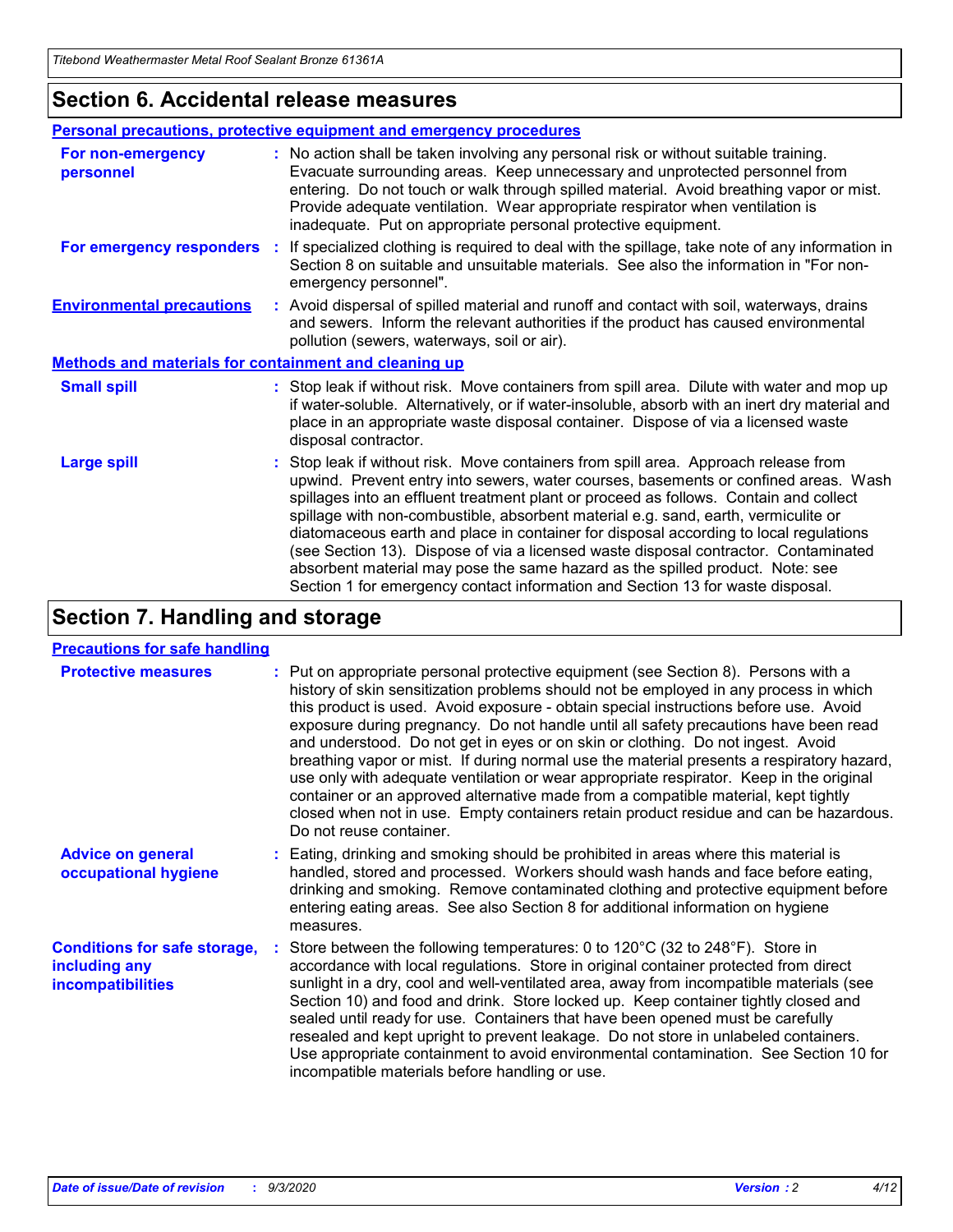# **Section 8. Exposure controls/personal protection**

#### **Control parameters**

#### **Occupational exposure limits**

| <b>Ingredient name</b>                               |    |                        | <b>Exposure limits</b>                                                                                                                                                                                                                                                                                                                                                                                                                                                                                                                                                                                                 |
|------------------------------------------------------|----|------------------------|------------------------------------------------------------------------------------------------------------------------------------------------------------------------------------------------------------------------------------------------------------------------------------------------------------------------------------------------------------------------------------------------------------------------------------------------------------------------------------------------------------------------------------------------------------------------------------------------------------------------|
| 3-aminopropyltriethoxysilane<br>Dibutyltin dilaurate |    |                        | None.<br>ACGIH TLV (United States, 3/2020). Absorbed through skin.<br>Notes: as Sn<br>TWA: $0.1 \text{ mg/m}^3$ , (as Sn) 8 hours.<br>STEL: 0.2 mg/m <sup>3</sup> , (as Sn) 15 minutes.<br>NIOSH REL (United States, 10/2016). Absorbed through skin.<br>Notes: as Sn<br>TWA: 0.1 mg/m <sup>3</sup> , (as Sn) 10 hours.<br>OSHA PEL (United States, 5/2018). Notes: as Sn<br>TWA: $0.1 \text{ mg/m}^3$ , (as Sn) 8 hours.<br>OSHA PEL 1989 (United States, 3/1989). Absorbed through skin.<br>Notes: measured as Sn<br>TWA: 0.1 mg/m <sup>3</sup> , (measured as Sn) 8 hours. Form: Organic                            |
| <b>Appropriate engineering</b><br>controls           |    |                        | : If user operations generate dust, fumes, gas, vapor or mist, use process enclosures,<br>local exhaust ventilation or other engineering controls to keep worker exposure to<br>airborne contaminants below any recommended or statutory limits.                                                                                                                                                                                                                                                                                                                                                                       |
| <b>Environmental exposure</b><br><b>controls</b>     |    |                        | Emissions from ventilation or work process equipment should be checked to ensure<br>they comply with the requirements of environmental protection legislation. In some<br>cases, fume scrubbers, filters or engineering modifications to the process equipment<br>will be necessary to reduce emissions to acceptable levels.                                                                                                                                                                                                                                                                                          |
| <b>Individual protection measures</b>                |    |                        |                                                                                                                                                                                                                                                                                                                                                                                                                                                                                                                                                                                                                        |
| <b>Hygiene measures</b>                              |    |                        | : Wash hands, forearms and face thoroughly after handling chemical products, before<br>eating, smoking and using the lavatory and at the end of the working period.<br>Appropriate techniques should be used to remove potentially contaminated clothing.<br>Contaminated work clothing should not be allowed out of the workplace. Wash<br>contaminated clothing before reusing. Ensure that eyewash stations and safety<br>showers are close to the workstation location.                                                                                                                                            |
| <b>Eye/face protection</b>                           |    |                        | Safety eyewear complying with an approved standard should be used when a risk<br>assessment indicates this is necessary to avoid exposure to liquid splashes, mists,<br>gases or dusts. If contact is possible, the following protection should be worn, unless<br>the assessment indicates a higher degree of protection: chemical splash goggles.                                                                                                                                                                                                                                                                    |
| <b>Skin protection</b>                               |    |                        |                                                                                                                                                                                                                                                                                                                                                                                                                                                                                                                                                                                                                        |
| <b>Hand protection</b>                               |    |                        | : Chemical-resistant, impervious gloves complying with an approved standard should be<br>worn at all times when handling chemical products if a risk assessment indicates this is<br>necessary. Considering the parameters specified by the glove manufacturer, check<br>during use that the gloves are still retaining their protective properties. It should be<br>noted that the time to breakthrough for any glove material may be different for different<br>glove manufacturers. In the case of mixtures, consisting of several substances, the<br>protection time of the gloves cannot be accurately estimated. |
| <b>Body protection</b>                               |    | handling this product. | Personal protective equipment for the body should be selected based on the task being<br>performed and the risks involved and should be approved by a specialist before                                                                                                                                                                                                                                                                                                                                                                                                                                                |
| <b>Other skin protection</b>                         |    |                        | Appropriate footwear and any additional skin protection measures should be selected<br>based on the task being performed and the risks involved and should be approved by a<br>specialist before handling this product.                                                                                                                                                                                                                                                                                                                                                                                                |
| <b>Respiratory protection</b>                        | ÷. | aspects of use.        | Based on the hazard and potential for exposure, select a respirator that meets the<br>appropriate standard or certification. Respirators must be used according to a<br>respiratory protection program to ensure proper fitting, training, and other important                                                                                                                                                                                                                                                                                                                                                         |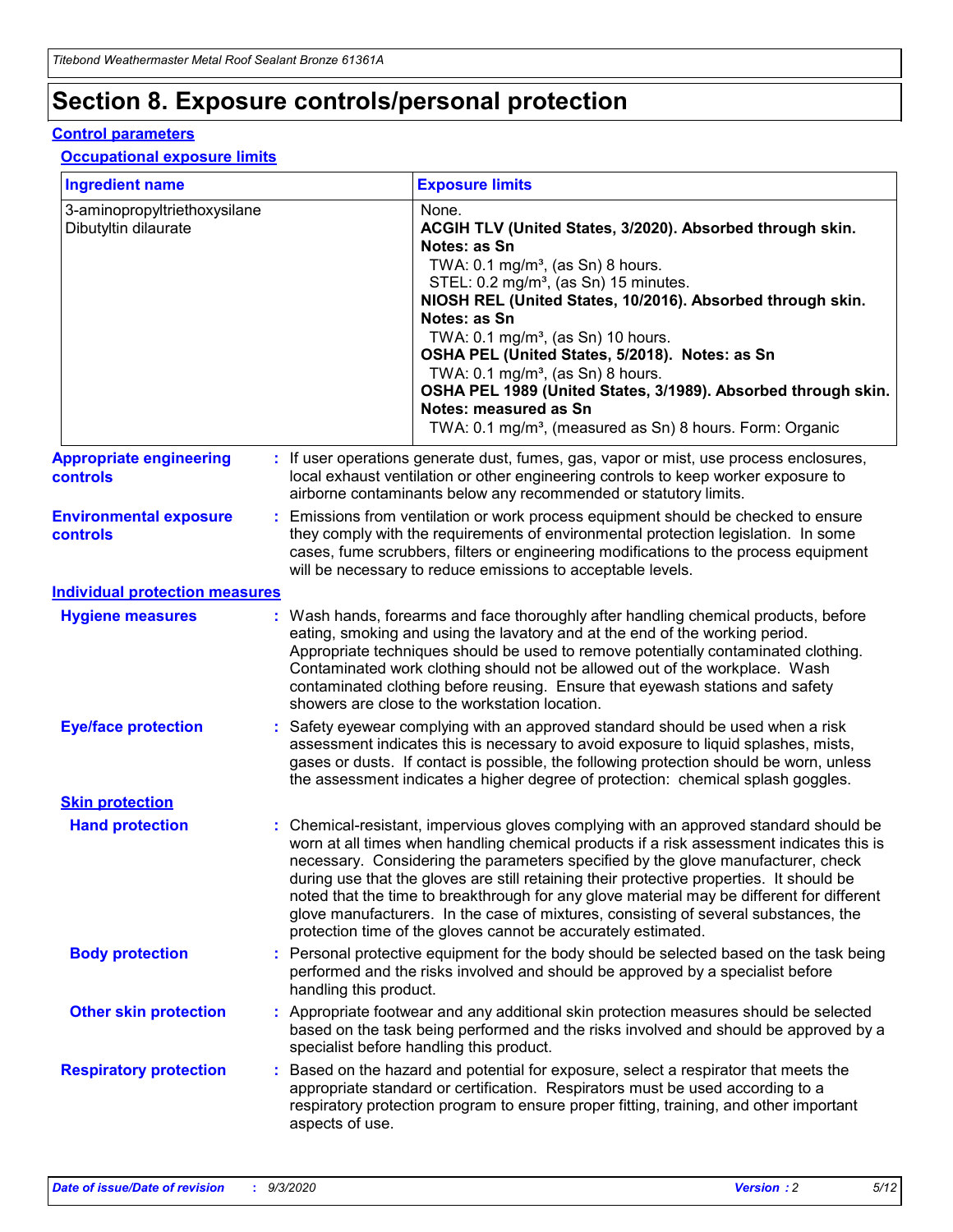### **Section 9. Physical and chemical properties**

#### **Appearance**

| <b>Physical state</b>                             | : Liquid. [Paste.]                                              |
|---------------------------------------------------|-----------------------------------------------------------------|
| <b>Color</b>                                      | Yellowish-brown.                                                |
| Odor                                              | : Characteristic.                                               |
| <b>Odor threshold</b>                             | : Not available.                                                |
| рH                                                | : Not applicable.                                               |
| <b>Melting point</b>                              | : Not available.                                                |
| <b>Boiling point</b>                              | >200°C (>392°F)                                                 |
| <b>Flash point</b>                                | : Closed cup: >200°C (>392°F) [Setaflash.]                      |
| <b>Evaporation rate</b>                           | $:$ >1 (butyl acetate = 1)                                      |
| <b>Flammability (solid, gas)</b>                  | : Not available.                                                |
| Lower and upper explosive<br>(flammable) limits   | : Not available.                                                |
| <b>VOC (less water, less</b><br>exempt solvents)  | $: 0$ g/l                                                       |
| <b>Volatility</b>                                 | $: 0\%$ (w/w)                                                   |
| <b>Vapor density</b>                              | : Not available.                                                |
| <b>Relative density</b>                           | $\frac{1}{2}$ $\frac{1}{432}$                                   |
| <b>Solubility</b>                                 | Insoluble in the following materials: cold water and hot water. |
| <b>Solubility in water</b>                        | : Not available.                                                |
| <b>Partition coefficient: n-</b><br>octanol/water | : Not available.                                                |
| <b>Auto-ignition temperature</b>                  | : Not available.                                                |
| <b>Decomposition temperature</b>                  | : Not available.                                                |
| <b>Viscosity</b>                                  | : Not available.                                                |

### **Section 10. Stability and reactivity**

| <b>Reactivity</b>                            |    | : No specific test data related to reactivity available for this product or its ingredients.            |
|----------------------------------------------|----|---------------------------------------------------------------------------------------------------------|
| <b>Chemical stability</b>                    |    | : The product is stable.                                                                                |
| <b>Possibility of hazardous</b><br>reactions |    | : Under normal conditions of storage and use, hazardous reactions will not occur.                       |
| <b>Conditions to avoid</b>                   |    | : No specific data.                                                                                     |
| <b>Incompatible materials</b>                |    | : No specific data.                                                                                     |
| <b>Hazardous decomposition</b><br>products   | ÷. | Under normal conditions of storage and use, hazardous decomposition products should<br>not be produced. |

### **Section 11. Toxicological information**

#### **Information on toxicological effects**

#### **Acute toxicity**

| <b>Product/ingredient name</b> | <b>Result</b>           | <b>Species</b> | <b>Dose</b>                | <b>Exposure</b> |
|--------------------------------|-------------------------|----------------|----------------------------|-----------------|
| 3-aminopropyltriethoxysilane   | <b>ILD50 Dermal</b>     | Rabbit         | 4.29 g/kg                  |                 |
| Dibutyltin dilaurate           | ILD50 Oral<br>LD50 Oral | Rat<br>Rat     | $1.57$ g/kg<br>175 $mg/kg$ |                 |
|                                |                         |                |                            |                 |

**Irritation/Corrosion**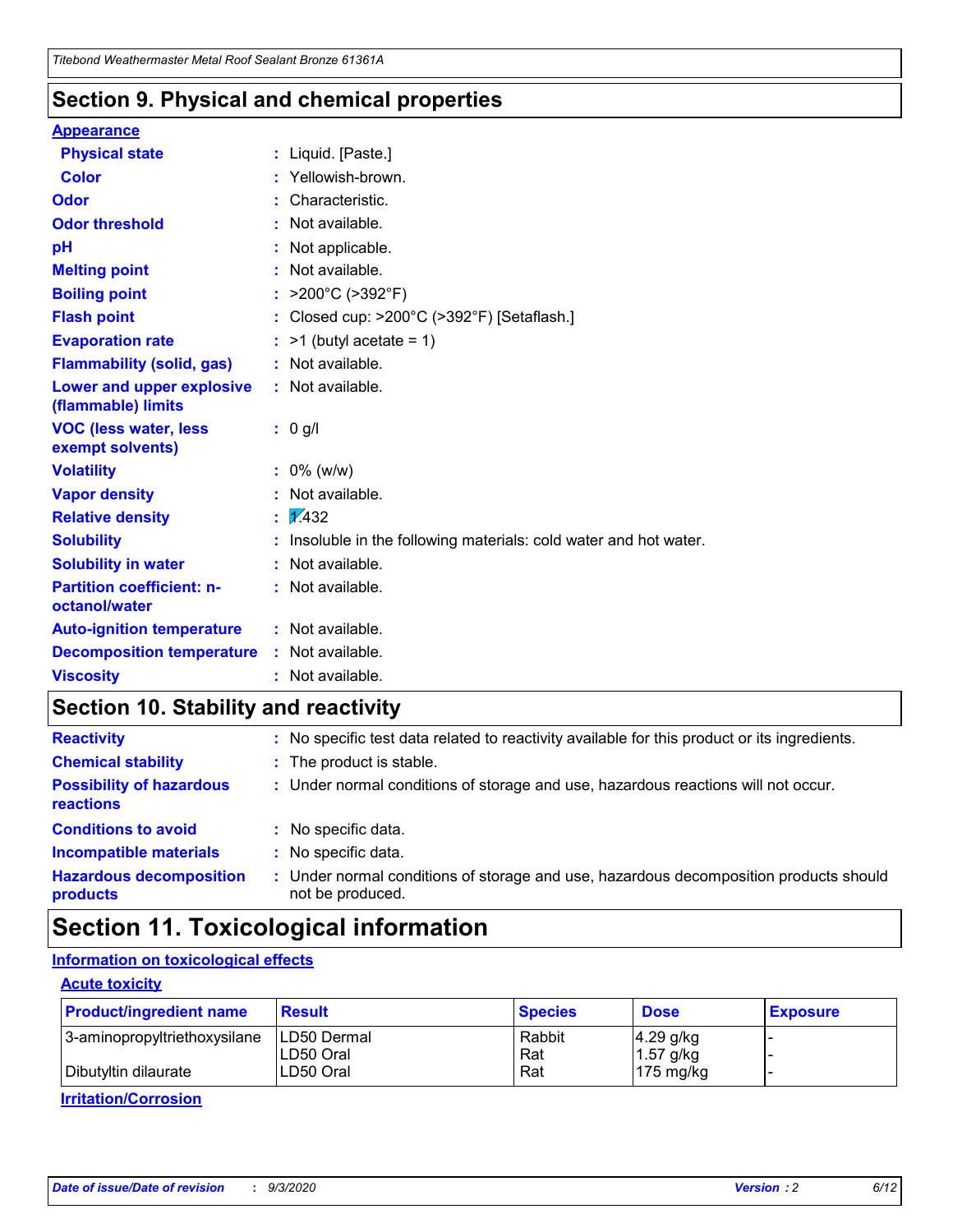# **Section 11. Toxicological information**

| <b>Product/ingredient name</b> | <b>Result</b>                 | <b>Species</b> | <b>Score</b> | <b>Exposure</b>           | <b>Observation</b> |
|--------------------------------|-------------------------------|----------------|--------------|---------------------------|--------------------|
| 3-aminopropyltriethoxysilane   | Eyes - Mild irritant          | Rabbit         |              | $100$ mg                  |                    |
|                                | Eyes - Severe irritant        | Rabbit         |              | 24 hours 750              |                    |
|                                |                               |                |              | ug                        |                    |
|                                | <b>Skin - Severe irritant</b> | Rabbit         |              | 24 hours 5                | ۰                  |
| Dibutyltin dilaurate           | Eyes - Moderate irritant      | Rabbit         |              | mq<br><b>24 hours 100</b> |                    |
|                                |                               |                |              | mg                        |                    |
|                                | Skin - Severe irritant        | Rabbit         |              | 500 mg                    |                    |

#### **Sensitization**

Not available.

#### **Mutagenicity**

Not available.

#### **Carcinogenicity**

Not available.

#### **Reproductive toxicity**

Not available.

#### **Teratogenicity**

Not available.

#### **Specific target organ toxicity (single exposure)**

Not available.

#### **Specific target organ toxicity (repeated exposure)**

| <b>Name</b>                                                                  |                                                                            | <b>Category</b>                                     | <b>Route of</b><br>exposure | <b>Target organs</b> |  |  |
|------------------------------------------------------------------------------|----------------------------------------------------------------------------|-----------------------------------------------------|-----------------------------|----------------------|--|--|
| Dibutyltin dilaurate                                                         |                                                                            | Category 1                                          |                             | respiratory system   |  |  |
| <b>Aspiration hazard</b><br>Not available.                                   |                                                                            |                                                     |                             |                      |  |  |
| <b>Information on the likely</b><br>routes of exposure                       | : Not available.                                                           |                                                     |                             |                      |  |  |
| <b>Potential acute health effects</b>                                        |                                                                            |                                                     |                             |                      |  |  |
| <b>Eye contact</b>                                                           |                                                                            | : May cause eye irritation.                         |                             |                      |  |  |
| <b>Inhalation</b>                                                            |                                                                            | : No known significant effects or critical hazards. |                             |                      |  |  |
| <b>Skin contact</b>                                                          |                                                                            | : May cause skin irritation.                        |                             |                      |  |  |
| <b>Ingestion</b>                                                             |                                                                            | : No known significant effects or critical hazards. |                             |                      |  |  |
| Symptoms related to the physical, chemical and toxicological characteristics |                                                                            |                                                     |                             |                      |  |  |
| <b>Eye contact</b>                                                           | irritation<br>watering<br>redness                                          | : Adverse symptoms may include the following:       |                             |                      |  |  |
| <b>Inhalation</b>                                                            | reduced fetal weight<br>increase in fetal deaths<br>skeletal malformations | : Adverse symptoms may include the following:       |                             |                      |  |  |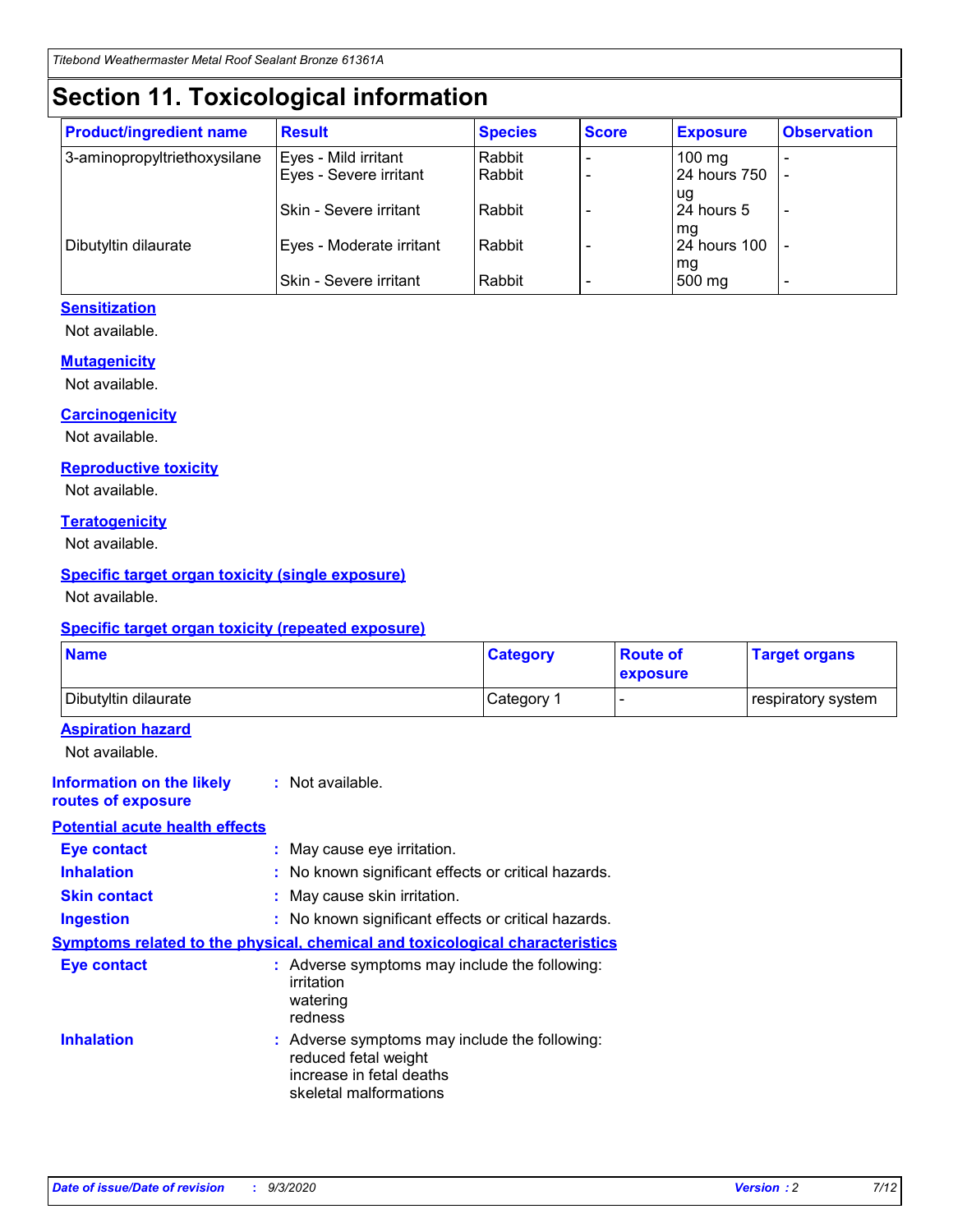*Titebond Weathermaster Metal Roof Sealant Bronze 61361A*

# **Section 11. Toxicological information**

| <b>Skin contact</b>                     | : Adverse symptoms may include the following:<br>irritation                                                                 |  |
|-----------------------------------------|-----------------------------------------------------------------------------------------------------------------------------|--|
|                                         | redness                                                                                                                     |  |
|                                         | reduced fetal weight<br>increase in fetal deaths                                                                            |  |
|                                         | skeletal malformations                                                                                                      |  |
| <b>Ingestion</b>                        | : Adverse symptoms may include the following:<br>reduced fetal weight<br>increase in fetal deaths<br>skeletal malformations |  |
|                                         | Delayed and immediate effects and also chronic effects from short and long term exposure                                    |  |
| <b>Short term exposure</b>              |                                                                                                                             |  |
| <b>Potential immediate</b><br>effects   | : Not available.                                                                                                            |  |
| <b>Potential delayed effects</b>        | : Not available.                                                                                                            |  |
| <b>Long term exposure</b>               |                                                                                                                             |  |
| <b>Potential immediate</b><br>effects   | : Not available.                                                                                                            |  |
| <b>Potential delayed effects</b>        | : Not available.                                                                                                            |  |
| <b>Potential chronic health effects</b> |                                                                                                                             |  |
| Not available.                          |                                                                                                                             |  |
| <b>General</b>                          | : Once sensitized, a severe allergic reaction may occur when subsequently exposed to<br>very low levels.                    |  |
| <b>Carcinogenicity</b>                  | : No known significant effects or critical hazards.                                                                         |  |
| <b>Mutagenicity</b>                     | : No known significant effects or critical hazards.                                                                         |  |
| <b>Teratogenicity</b>                   | May damage the unborn child.                                                                                                |  |
| <b>Developmental effects</b>            | : No known significant effects or critical hazards.                                                                         |  |
| <b>Fertility effects</b>                | : May damage fertility.                                                                                                     |  |
| <b>Numerical measures of toxicity</b>   |                                                                                                                             |  |
| <b>Acute toxicity estimates</b>         |                                                                                                                             |  |
| والمادانون والملا                       |                                                                                                                             |  |

Not available.

# **Section 12. Ecological information**

#### **Toxicity**

| <b>Product/ingredient name</b> | <b>Result</b>                                       | <b>Species</b>               | <b>Exposure</b>       |
|--------------------------------|-----------------------------------------------------|------------------------------|-----------------------|
| Dibutyltin dilaurate           | $ CC50>3$ mg/l<br>Chronic EC10 > 2 mg/l Fresh water | Algae<br>Algae - Desmodesmus | 72 hours<br>196 hours |
|                                |                                                     | <b>I</b> subspicatus         |                       |

#### **Persistence and degradability**

| <b>Product/ingredient name</b> | <b>Test</b>                                                                    | <b>Result</b>  |                   | <b>Dose</b> | <b>Inoculum</b>         |
|--------------------------------|--------------------------------------------------------------------------------|----------------|-------------------|-------------|-------------------------|
| Dibutyltin dilaurate           | OECD 301F<br>Ready<br>Biodegradability -<br>Manometric<br>Respirometry<br>Test | 23 % - 28 days |                   |             |                         |
| <b>Product/ingredient name</b> | <b>Aquatic half-life</b>                                                       |                | <b>Photolysis</b> |             | <b>Biodegradability</b> |
| Dibutyltin dilaurate           |                                                                                |                |                   |             | <b>Inherent</b>         |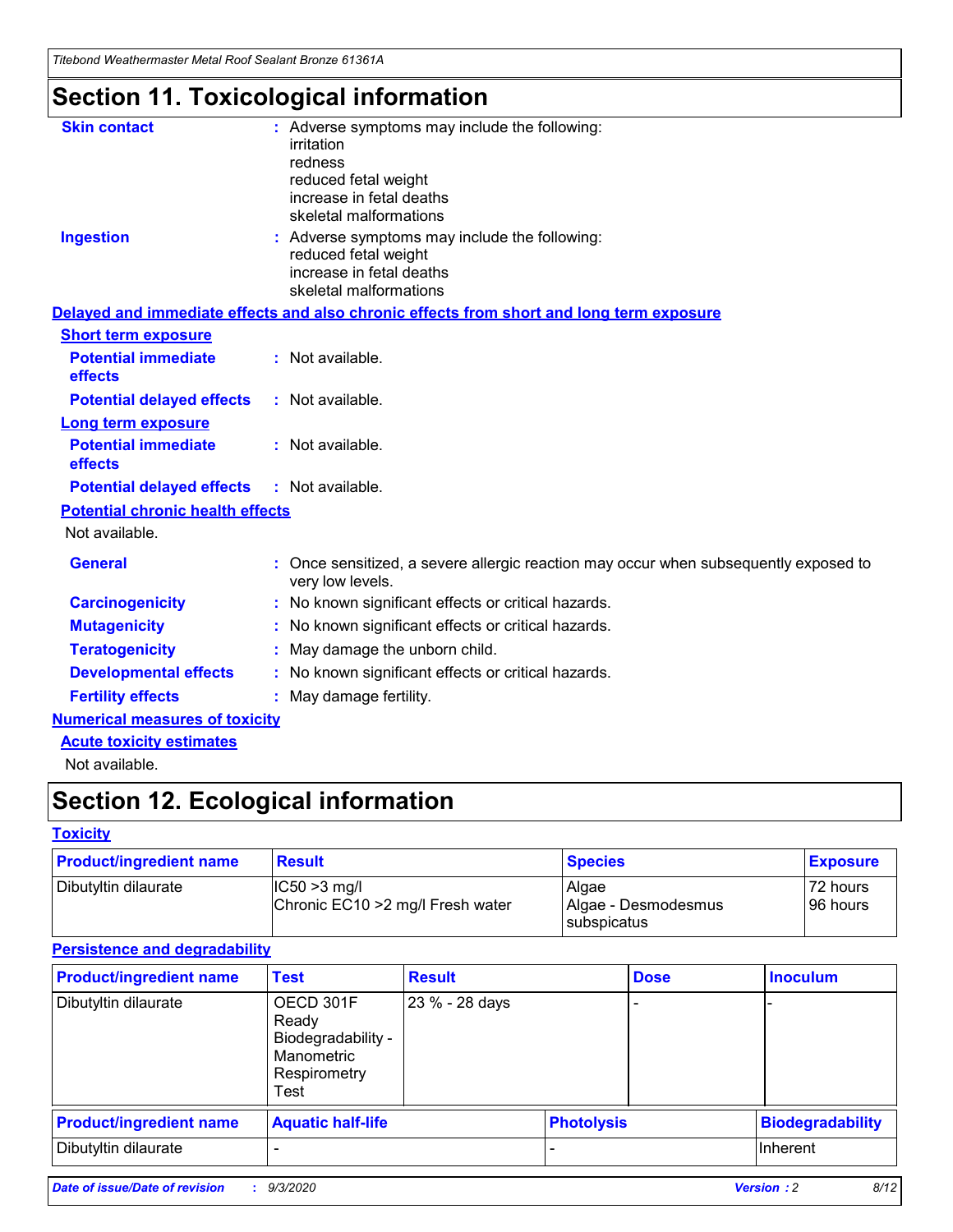# **Section 12. Ecological information**

#### **Bioaccumulative potential**

| <b>Product/ingredient name</b> | $\mathsf{LogP}_\mathsf{ow}$ | <b>BCF</b> | <b>Potential</b> |
|--------------------------------|-----------------------------|------------|------------------|
| 3-aminopropyltriethoxysilane   | 1.7                         | 3.4        | low              |
| Dibutyltin dilaurate           | 4.44                        | 2.91       | low              |

#### **Mobility in soil**

| IVIUWIILV III SUII                                            |                                                     |
|---------------------------------------------------------------|-----------------------------------------------------|
| <b>Soil/water partition</b><br>coefficient (K <sub>oc</sub> ) | : Not available.                                    |
| <b>Other adverse effects</b>                                  | : No known significant effects or critical hazards. |

### **Section 13. Disposal considerations**

**Disposal methods :**

The generation of waste should be avoided or minimized wherever possible. Disposal of this product, solutions and any by-products should at all times comply with the requirements of environmental protection and waste disposal legislation and any regional local authority requirements. Dispose of surplus and non-recyclable products via a licensed waste disposal contractor. Waste should not be disposed of untreated to the sewer unless fully compliant with the requirements of all authorities with jurisdiction. Waste packaging should be recycled. Incineration or landfill should only be considered when recycling is not feasible. This material and its container must be disposed of in a safe way. Care should be taken when handling emptied containers that have not been cleaned or rinsed out. Empty containers or liners may retain some product residues. Avoid dispersal of spilled material and runoff and contact with soil, waterways, drains and sewers.

### **Section 14. Transport information**

|                                      | <b>DOT</b><br><b>Classification</b> | <b>TDG</b><br><b>Classification</b> | <b>Mexico</b><br><b>Classification</b> | <b>ADR/RID</b>           | <b>IMDG</b>              | <b>IATA</b>    |
|--------------------------------------|-------------------------------------|-------------------------------------|----------------------------------------|--------------------------|--------------------------|----------------|
| <b>UN number</b>                     | Not regulated.                      | Not regulated.                      | Not regulated.                         | Not regulated.           | Not regulated.           | Not regulated. |
| <b>UN proper</b><br>shipping name    |                                     |                                     |                                        |                          |                          |                |
| <b>Transport</b><br>hazard class(es) |                                     | $\overline{\phantom{0}}$            | $\qquad \qquad \blacksquare$           | $\overline{\phantom{0}}$ | $\overline{\phantom{0}}$ |                |
| <b>Packing group</b>                 |                                     |                                     |                                        |                          |                          |                |
| <b>Environmental</b><br>hazards      | No.                                 | No.                                 | No.                                    | No.                      | No.                      | No.            |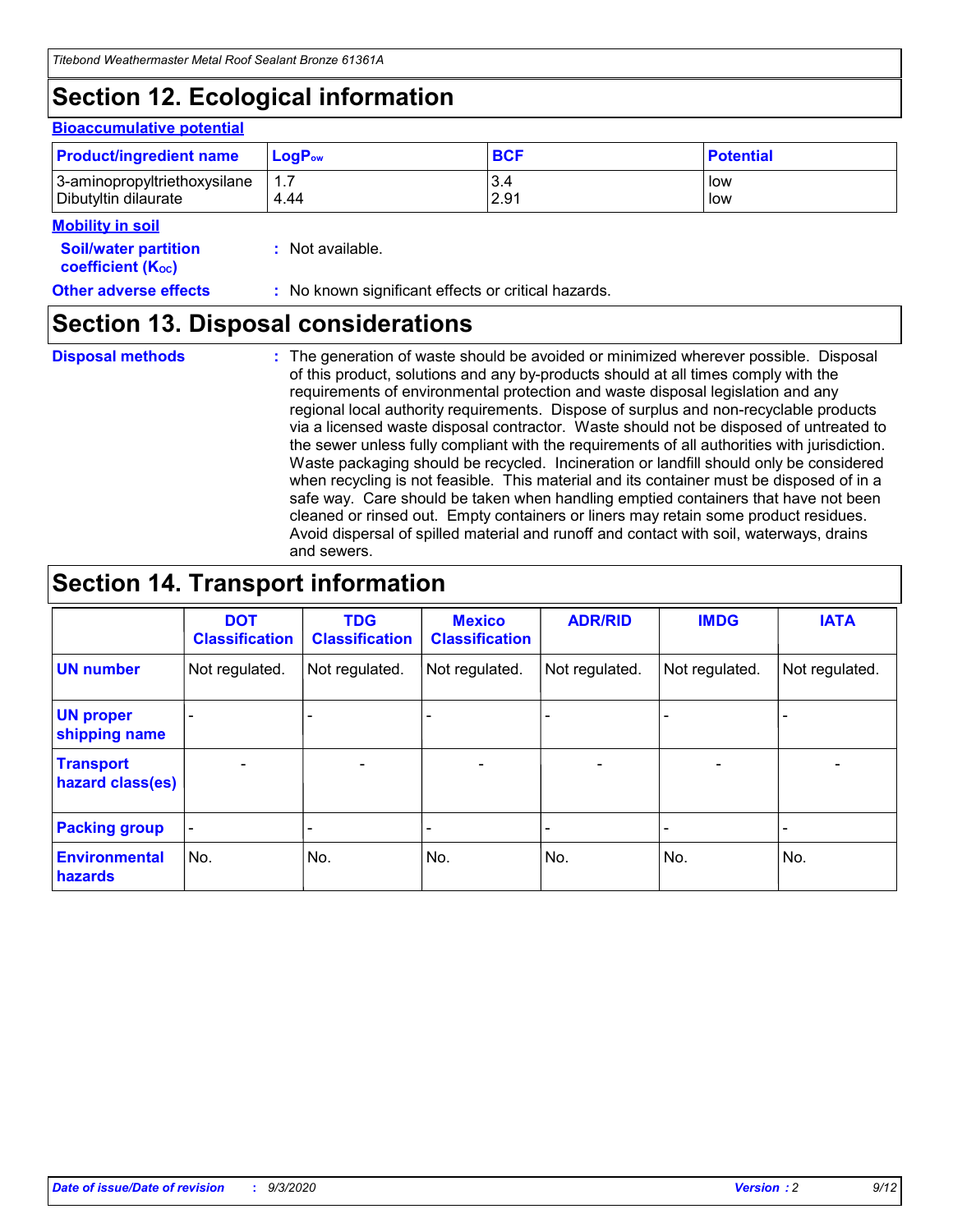### **Section 15. Regulatory information**

#### **U.S. Federal regulations**

#### **SARA 302/304**

#### **Composition/information on ingredients**

No products were found.

| SARA 304 RQ | Not applicable. |
|-------------|-----------------|
|-------------|-----------------|

#### **SARA 311/312**

**Classification :** EYE IRRITATION - Category 2B SKIN SENSITIZATION - Category 1 TOXIC TO REPRODUCTION - Category 1B HNOC - Product generates methanol during cure.

#### **Composition/information on ingredients**

| <b>Name</b>                  | $\frac{9}{6}$ | <b>Classification</b>                                                                                                                                                                                                                                                                                      |
|------------------------------|---------------|------------------------------------------------------------------------------------------------------------------------------------------------------------------------------------------------------------------------------------------------------------------------------------------------------------|
| 3-aminopropyltriethoxysilane | $\leq$ 3      | <b>FLAMMABLE LIQUIDS - Category 4</b><br><b>ACUTE TOXICITY (oral) - Category 4</b><br><b>SKIN IRRITATION - Category 2</b><br>EYE IRRITATION - Category 2A                                                                                                                                                  |
| Dibutyltin dilaurate         | ≤0.3          | <b>ACUTE TOXICITY (oral) - Category 3</b><br>SKIN CORROSION - Category 1C<br>SERIOUS EYE DAMAGE - Category 1<br>SKIN SENSITIZATION - Category 1<br><b>GERM CELL MUTAGENICITY - Category 2</b><br>TOXIC TO REPRODUCTION - Category 1B<br>SPECIFIC TARGET ORGAN TOXICITY (REPEATED<br>EXPOSURE) - Category 1 |

#### **State regulations**

**Massachusetts :**

: None of the components are listed.

**New York :** None of the components are listed. **New Jersey :** None of the components are listed.

**Pennsylvania :** None of the components are listed.

#### **California Prop. 65**

WARNING: This product can expose you to methanol, which is known to the State of California to cause birth defects or other reproductive harm. For more information go to www.P65Warnings.ca.gov.

| Ingredient name | No significant risk<br>level | <b>Maximum</b><br>acceptable dosage<br><b>level</b> |
|-----------------|------------------------------|-----------------------------------------------------|
| l methanol      |                              | Yes.                                                |

#### **International regulations**

**Chemical Weapon Convention List Schedules I, II & III Chemicals** Not listed.

#### **Montreal Protocol**

Not listed.

**Stockholm Convention on Persistent Organic Pollutants**

Not listed.

#### **UNECE Aarhus Protocol on POPs and Heavy Metals** Not listed.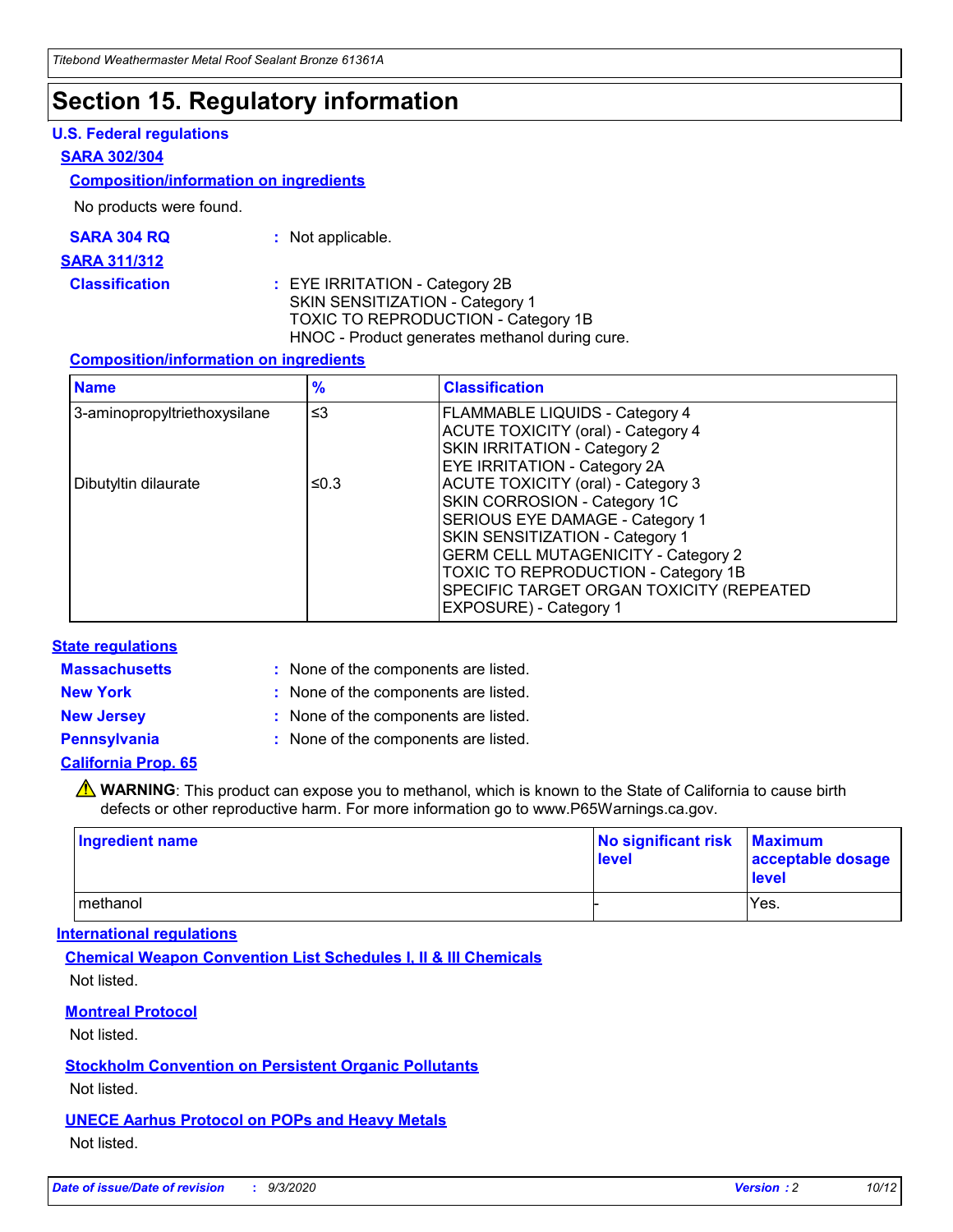# **Section 15. Regulatory information**

#### **Inventory list**

- 
- **China :** Not determined.

**United States TSCA 8(b) inventory**

**:** All components are active or exempted.

# **Section 16. Other information**





**Caution: HMIS® ratings are based on a 0-4 rating scale, with 0 representing minimal hazards or risks, and 4 representing significant hazards or risks. Although HMIS® ratings and the associated label are not required on SDSs or products leaving a facility under 29 CFR 1910.1200, the preparer may choose to provide them. HMIS® ratings are to be used with a fully implemented HMIS® program. HMIS® is a registered trademark and service mark of the American Coatings Association, Inc.**

**The customer is responsible for determining the PPE code for this material. For more information on HMIS® Personal Protective Equipment (PPE) codes, consult the HMIS® Implementation Manual.**

**National Fire Protection Association (U.S.A.)**



**Reprinted with permission from NFPA 704-2001, Identification of the Hazards of Materials for Emergency Response Copyright ©1997, National Fire Protection Association, Quincy, MA 02269. This reprinted material is not the complete and official position of the National Fire Protection Association, on the referenced subject which is represented only by the standard in its entirety.**

**Copyright ©2001, National Fire Protection Association, Quincy, MA 02269. This warning system is intended to be interpreted and applied only by properly trained individuals to identify fire, health and reactivity hazards of chemicals. The user is referred to certain limited number of chemicals with recommended classifications in NFPA 49 and NFPA 325, which would be used as a guideline only. Whether the chemicals are classified by NFPA or not, anyone using the 704 systems to classify chemicals does so at their own risk.**

#### **Procedure used to derive the classification**

| <b>Classification</b>                                                                                         | <b>Justification</b>                                  |
|---------------------------------------------------------------------------------------------------------------|-------------------------------------------------------|
| <b>EYE IRRITATION - Category 2B</b><br>SKIN SENSITIZATION - Category 1<br>TOXIC TO REPRODUCTION - Category 1B | Expert judgment<br>Expert judgment<br>Expert judgment |
| <b>History</b>                                                                                                |                                                       |

| .                                 |             |
|-----------------------------------|-------------|
| <b>Date of printing</b>           | : 4/22/2022 |
| Date of issue/Date of<br>revision | : 9/3/2020  |
| Date of previous issue            | : 9/3/2020  |
| <b>Version</b>                    | $\cdot$ 2   |
|                                   |             |